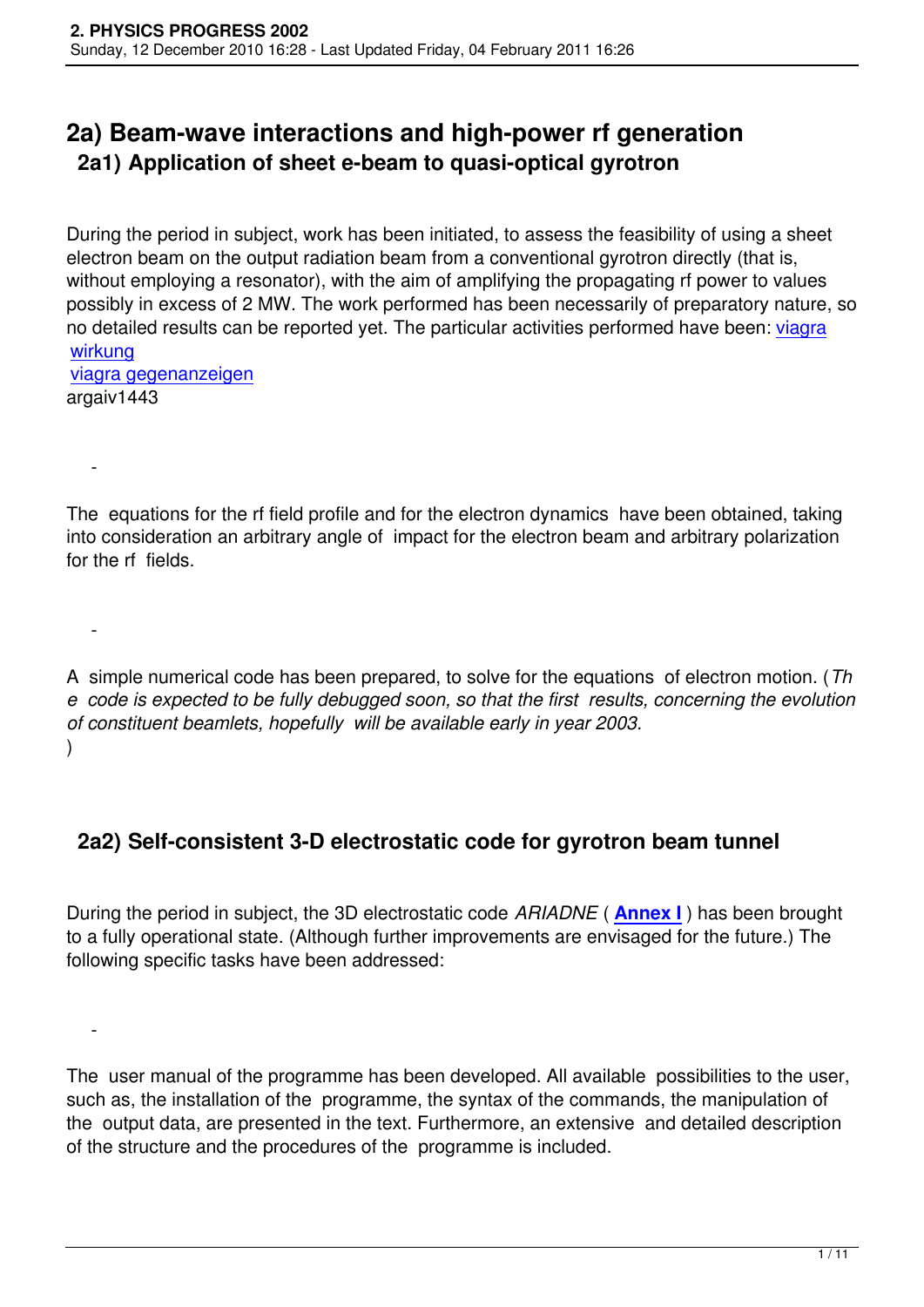-

-

-

Second order interpolation is incorporated in the programme for the calculation of the potential. The potential in any tetrahedrical element are expressed by the value of potential on the vertices and the middle-edges points. This approximation improves dramatically the calculation of the electric field in the region of the electron beam.

The parallelization of the code has been done successfully. The domain decomposition method is applied for the manipulation of meshes with large number of nodes through the usage of parallel computer systems. The solution of the sparse linear system is obtained by the parallel implementation of the successive over relaxation method.

In addition, the code has been used to obtain the first set of results, on the effects of cathode emission with no azimuthal symmetry (*This activity is expected to be completed by the end of January 2003.* ).

#### **2a3) Electromagnetic code for beam-tunnel spectrum**

The following work has been done in the tasks of this activity:

(i) *Development of the numerical code Complex Fishbone in C under Unix environment, for the non-periodic corrugated waveguide, which include all types of waves (continued from previous period).* We have finished the numerical code Complex Fishbone for the non-periodic corrugated waveguide with dielectric material with losses, for all types of waves. The code has been written in C language and now there are available versions of this code for different operational systems, i.e., Windows, Linux, HP-UX and Sun OS unix. Our difficulty is that many systems with Unix environment do not support all the libraries included in the code and therefore special attention has to be given in the transformation and the compilation of these codes. We have also finished the interface for Linux, Windows NT and Windows 2000, WindowsXP. Special effort has been given to check the validity of our code in several different OS. For this purpose, Dr. Micha Dehler, from PSI, Switzerland, has visited Athens for a week last November in order to check the results of our code with those obtained by the commercial code MAFIA. From the numerical results it has been found excellent agreement between the two codes. Most of the effort of the team during this year has been given to finalise this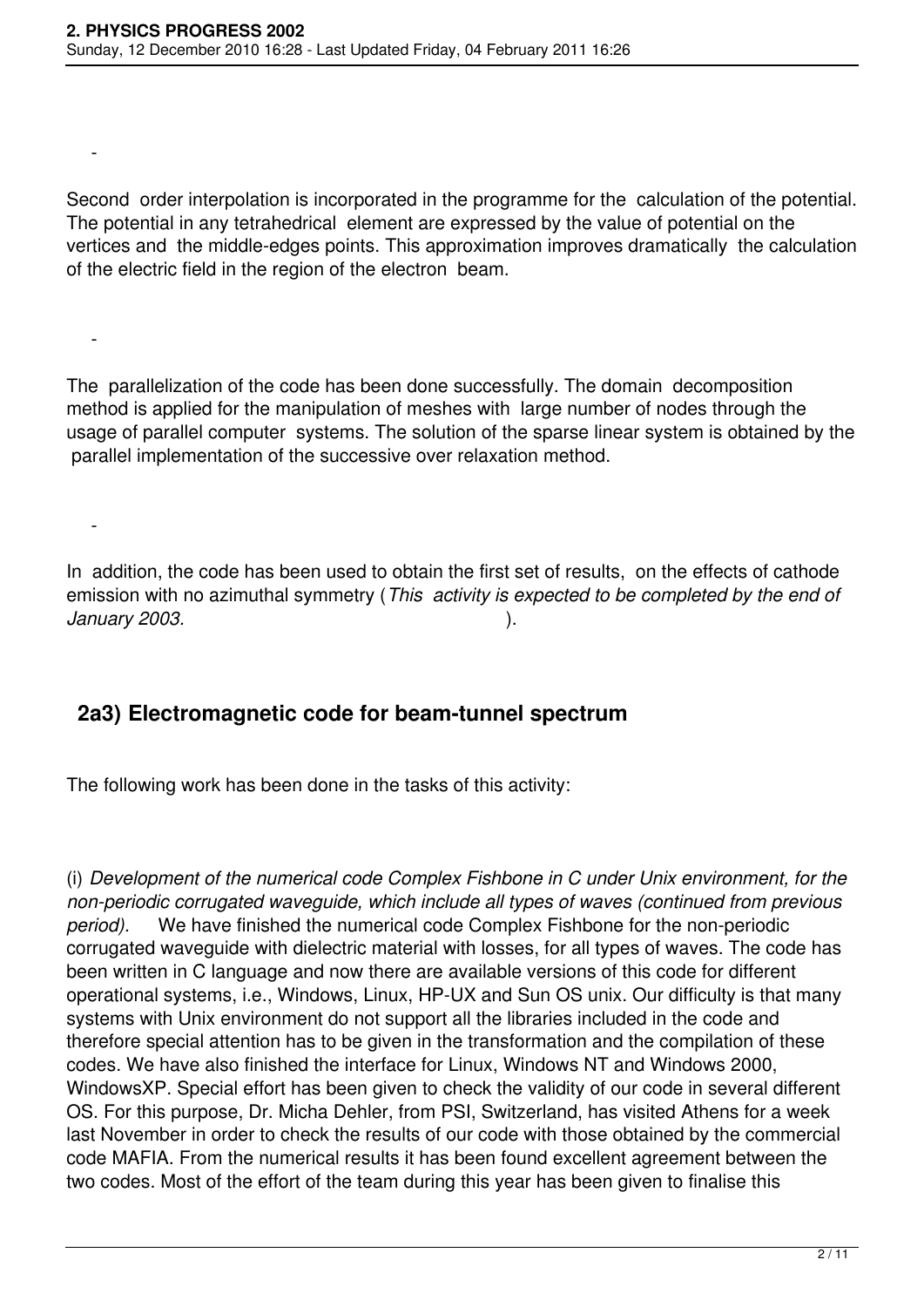numerical code in order to be ready for any user. To this end, we have made several changes in order to make the code as fast and user friendly as possible. A part of this work has been presented in the 2nd European Symposium on Numerical Methods in Electromagnetics, JEE-'02, Toulouse, France, 6-8 March 2002 (see Annex II).

(ii) *Development of the beam-loading code with azimuthal de[pendence](images/stories/Annexes/2002/Annex02.pdf) of eigenmodes of the beam tunnel (to continue into next period).* For this subtask, we have written the flow chart of the code as well as the main subroutines of the numerical code. This part will be continued next year.

(iii) *Development of the numerical code for a non-periodic corrugated waveguide for which the inner radius of the metallic wall and the inner radius of the dielectric material are not equal (continued from previous period).* Using the analysis developed during 2001, we have written a code to calculate the dispersion relation and the electromagnetic field components of a periodic corrugated waveguide, in which the inner radius of the metallic walls do not coincide with the inner radius of the dielectric material. The code includes both TE and TM modes. We have made the necessary test runs and we have compared the results obtained by this code with those obtained by MAFIA and we have found that they are in an excellent agreement. Note also that our results are in a good agreement with results found in the literature. In the same subtask, we have made the analysis of a rectangular cross-section waveguide with an inner periodic corrugation (grating) along the propagation axis. Based on this analysis we have made a numerical code and we have found that our initial results are in a very good agreement with those obtained by MAFIA as well as with those appeared in the literature.

(iv) *Preliminary studies for the co-axial azimuthally corrugated waveguide.*Analysis of the eigenwaves that can propagate in a co-axial waveguide with azimuthally corrugated internal walls. For this subtask we have found some relevant papers from the literature and we have written the first part of the analytical work. The main part of this work will be done next year.

### **2a4) Coaxial and harmonic gyrotrons**

The gyrotron-interaction of an annular electron beam with the RF electromagnetic fields in a coaxial cavity whose inner conductor is longitudinally corrugated has been studied analytically, for the purpose of improving the internal consistency of the available numerical code, primarily as regards the exact transverse structure of the modes. The RF-field representation in the cavity has assumed a superposition of TE modes and has been based on the surface impedance model as far as the corrugated inner rod is concerned. Simultaneous interactions with different modes and at different harmonics of the electron cyclotron frequency have been taken into account. Special attention has been paid to the important issue of ohmic losses.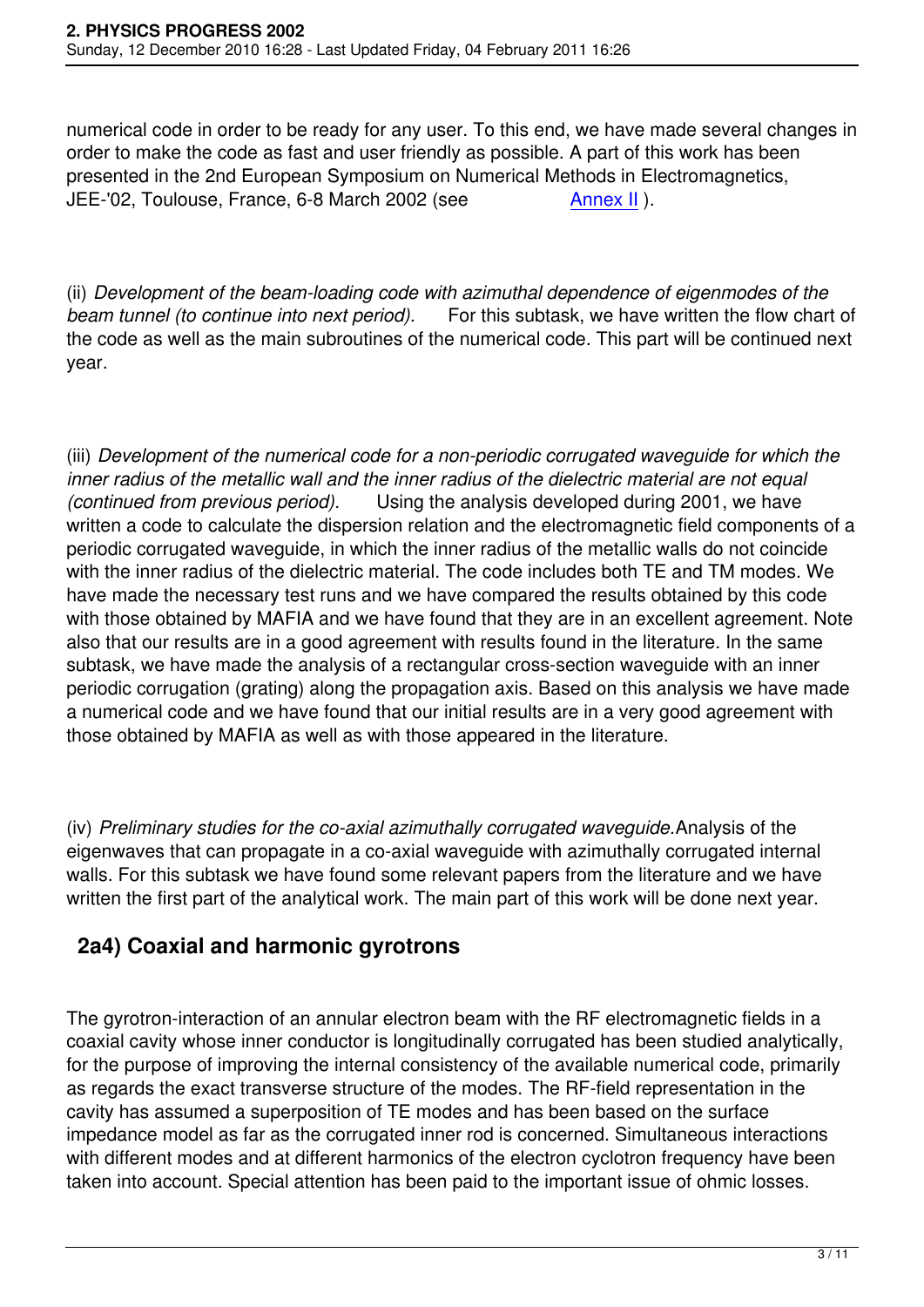Apart from the careful calculation of the ohmic losses in the cavity, a theoretical manipulation has been proposed in order to incorporate the ohmic quality factor of a mode in its field equations in addition to its diffractive quality factor.

The comprehensive non-linear theoretical analysis has culminated in the derivation of the equations of motion of the particles and in two equations for the time dependence of the electromagnetic field of each mode (equations for amplitude and phase). These equations assume a fixed-field approximation, i.e. the field profile of each mode is obtained by the solution of the relevant electromagnetic problem in the cold cavity.

Following the theoretical model, a time-dependent, multi-mode, multi-harmonic, fixed-field numerical code has been developed for the simulation of the beam-field interaction in a coaxial gyrotron cavity with corrugated inner conductor. This code is being used at the moment to verify the results obtained by a similar older code for a 340GHz-100kW CW second-cyclotron-harmonic, coaxial-cavity gyrotron design. (The design was initially realised with the help of this older code, which was previously developed for a hollow gyrotron cavity. This was done after a well-justified estimation that the code could produce acceptable approximate results for the aforementioned coaxial-cavity design).

The new code has been extended to take into account the influence of the axial RF magnetic field on the electron motion. This influence, usually neglected, becomes more significant as the transverse velocity of the electrons increases. A further extension has also taken place and it involves the optional consideration of a normal spread in the energy of the electrons, in the radius of their guiding-centers and in the beam alpha. More details about the beam-field interaction equations and the way they are solved numerically by the code can be found in **An nex III**

.

The plans for the immediate future include further testing of the code and efforts to make it faster. The developed code will provide a means to the study of the beam-field interaction in coaxial cavities with a resistive corrugated inner rod and to the consequent design of a powerful second-harmonic gyrotron that utilises such a cavity. The already predicted capability of such cavities to favour powerful second-cyclotron-harmonic operation will thus be illustrated.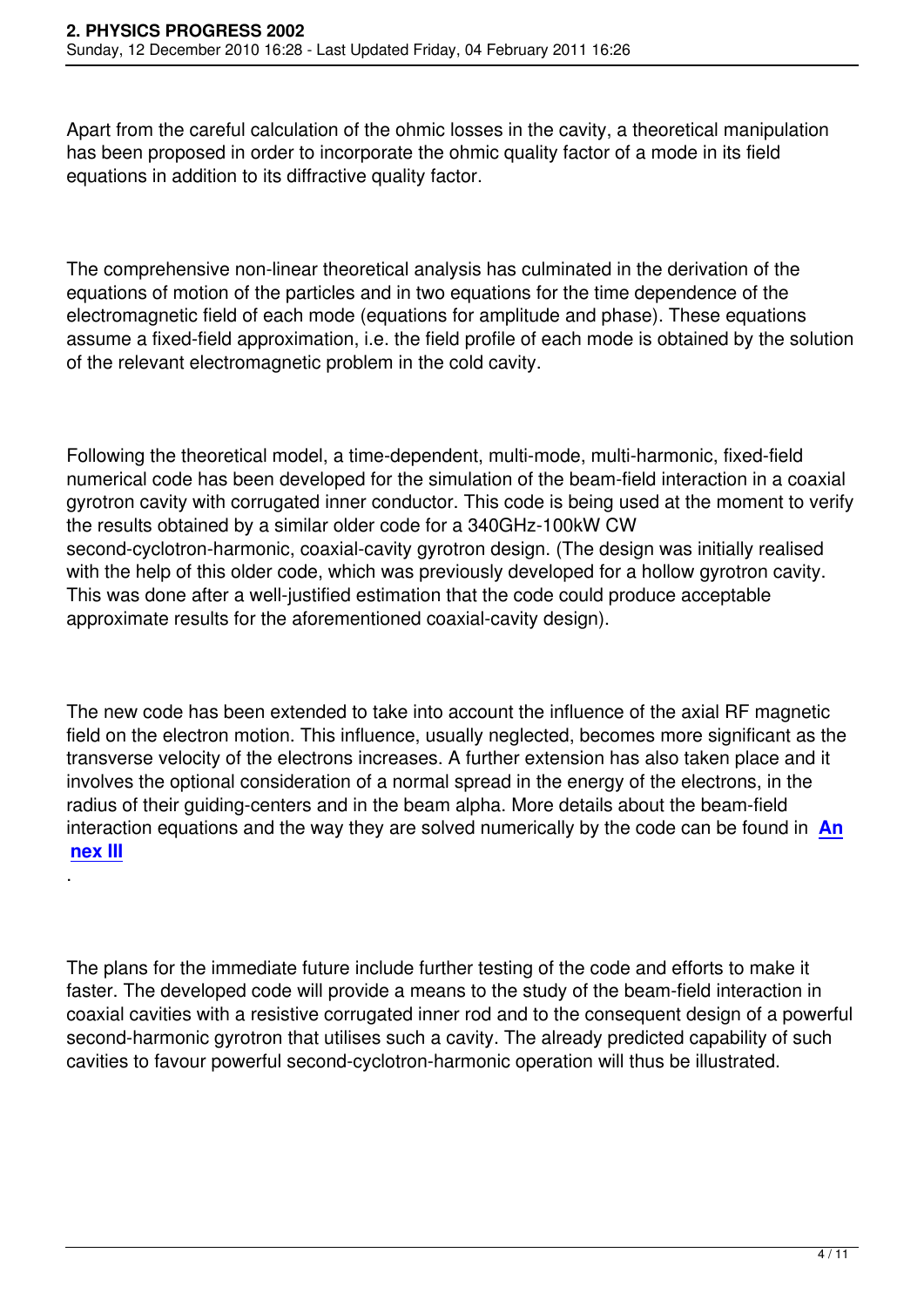# **2b) Diagnostics and modelling of boundary layer plasmas and wall effects**

The main activity of the Plasma Physics Laboratory (PPL) is the maintenance and operation of a Langmuir probe manipulator, operating in the divertor region of the ASDEX Upgrade tokamak. This manipulator was designed and constructed at Demokritos, *in collaboration with IPP*, and in implementation of the Contract ERB 5000 CT 91 0007 001 between the European Atomic Energy Community and the NCSR "Demokritos" (see e.g. Fixed Contribution Contract Final Report, 439/90-12-FUA GR). The probe has been used in the past to take density, temperature and flow measurements of the plasma in the ASDEX Upgrade divertor region [see e.g. Tsois et. al., J. Nuclear Mater. 266, 1230-1233 (1999)].

After a three year suspension of the PPL activities due to the illness of Dr. Tsois, the program restarted with the appointment of a post-doctoral fellow, Dr. M. Tsalas, in September 2002. Dr. Tsalas carried out his first visit to IPP, Garching, in December 2002 (for 3 weeks) for a preliminary inspection of the probe state (after 3 years of inactivity). It was found that, although in apparently poor condition, it was technically possible to put the diagnostic back in operation at no major cost. More specifically, it was found that:

- The electrical subsystem of the probe was in good condition and operational.
- The two driving motors where in good condition, and operating properly.
- The probe software required some modifications to bring it up to date.
- A new probe head was required and had to be constructed.
- Some broken limit switches had to be replaced.

A safety loop to prevent the manipulator from remaining stuck inside the tokamak had to be introduced.

In addition, the state of the port equipment (at that point inaccessible due to the tokamak operation) had to be inspected.

After consultations with ASDEX Upgrade staff, it was decided that there was extensive interest to put the manipulator back into operation, as it could provide valuable information on the new divertor of ASDEX Upgrade (Div IIb.). In addition to this, the manipulator could also be used to investigate the observed changes in the ELM characteristics when the probe tip approaches the separatrix (observed only close to Type I to II threshold), and arcing during ELM's. There is also the prospect of using various types of probe heads to investigate, for example, fast particles (collection probes), fluctuations (emissive probes) and ELM control by current pulse. It was therefore jointly decided that efforts should be made to put the manipulator back into operation by September 2003.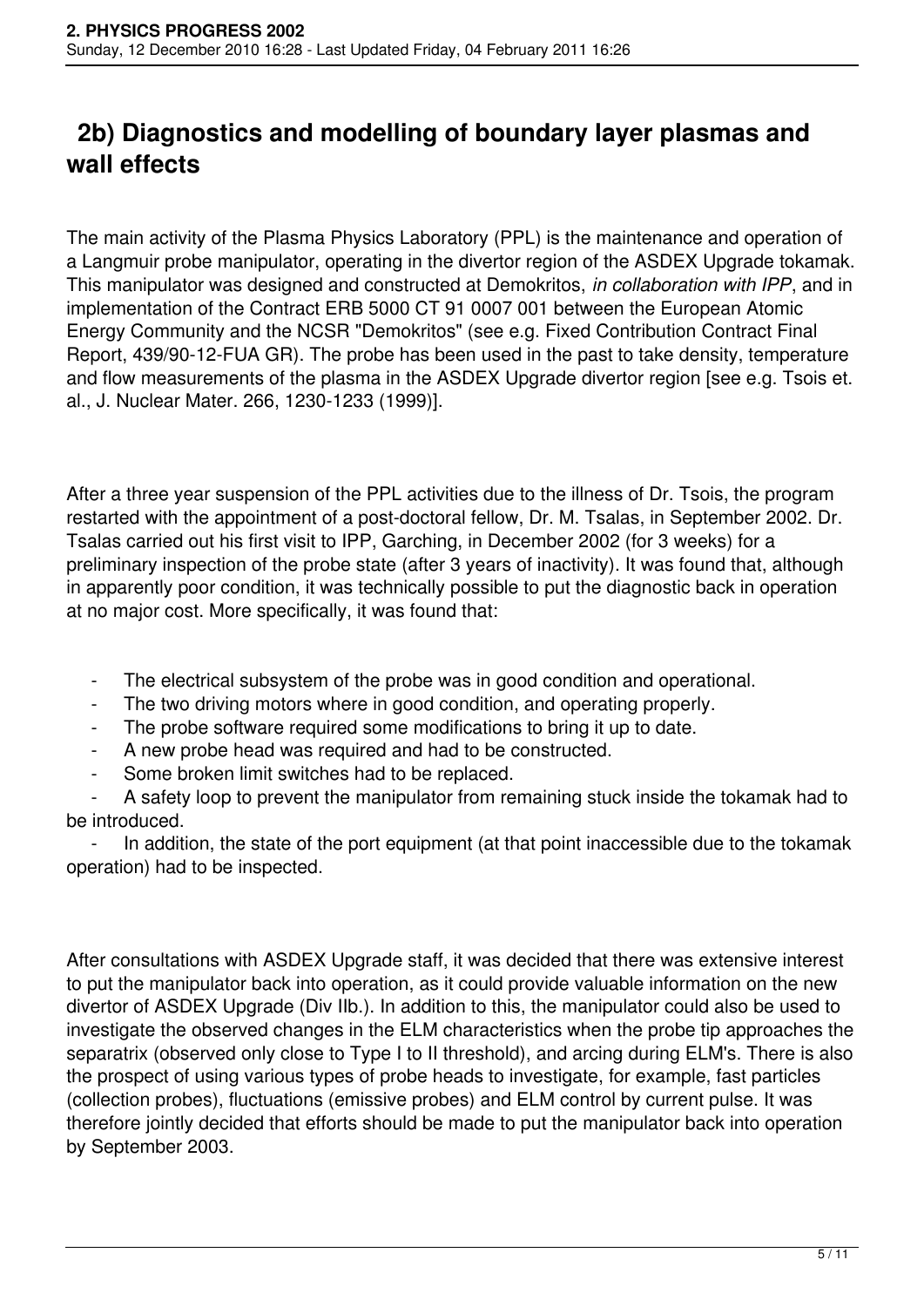## **2c) Equilibrium, stability and transport of fusion plasmas 2c1) Transport and chaos in fusion plasmas**

The period in subject was devoted to the study of the diffusion of particles, non-linearly interacting with obliquely propagating electromagnetic waves. We study mainly the diffusion in velocity space close to the threshold for stochasticity. We study in particular the role of the organized regions (islands) on the diffusion process and compare our results with the quasi-linear diffusion equation. We continue our study on the evolution of the same system when a narrow wave packet replaces the coherent wave. Our work will expand to include radiation losses from our system and toroidal magnetic topologies. (*This activity will be continued into the following period and is performed in collaboration with ULB and IPP.* )

During this period, we have studied the nonlinear interaction of relativistic electrons with a constant magnetic field and an oblique (a) monochromatic electromagnetic wave (b) electromagnetic wavepacket of narrow bandwidth, consisting of a central frequency mode and two sidebands. The dynamical behaviour of each system was visualized using Poincare surfaces of sections (for (a) only) and energy distributions, over and under the estimated threshold to chaos. Issues related to the energetic, spatial and velocity diffusion across the ambient magnetic field lines were examined by following the evolution of the ensemble mean square displacements <(γ-γ0) <sup>2</sup>>, <(**r**-**r**0) <sup>2</sup>> and <(**p**-**p**0) <sup>2</sup>> for various values of the wave power. We focused our attention in strong as well as moderate amplitudes, in the area near the threshold to chaos where the phase space is complex and a mixture of periodic and stochastic orbits co-exist. The type of diffusion in each space was determined and found to obey simple power law with scaling exponents indicant of sub-diffusion, a behavior connected with the existing regions of regular evolution in the phase space. Details can be found in Annex IV

In addition, we have studied the dynamics of charged particles inside a turbulent flow. Our first step, reported in Annex V, was the development of a cascade model for turbulence. It is well known that at high Reylonds, numbers R, the degrees of freedom which are necessary to describe the flow increase as a power of R. Therefore, the direct numerical simulation of the Navier- Stokes e[quation be](images/stories/Annexes/2002/Annex05.pdf)comes quite difficult. So, in order to study our system one has to introduce simplified models with the same phenomenological properties as the Navier-Stokes equations. In particular, a shell model, the so-called GOY model, has been used, which has

.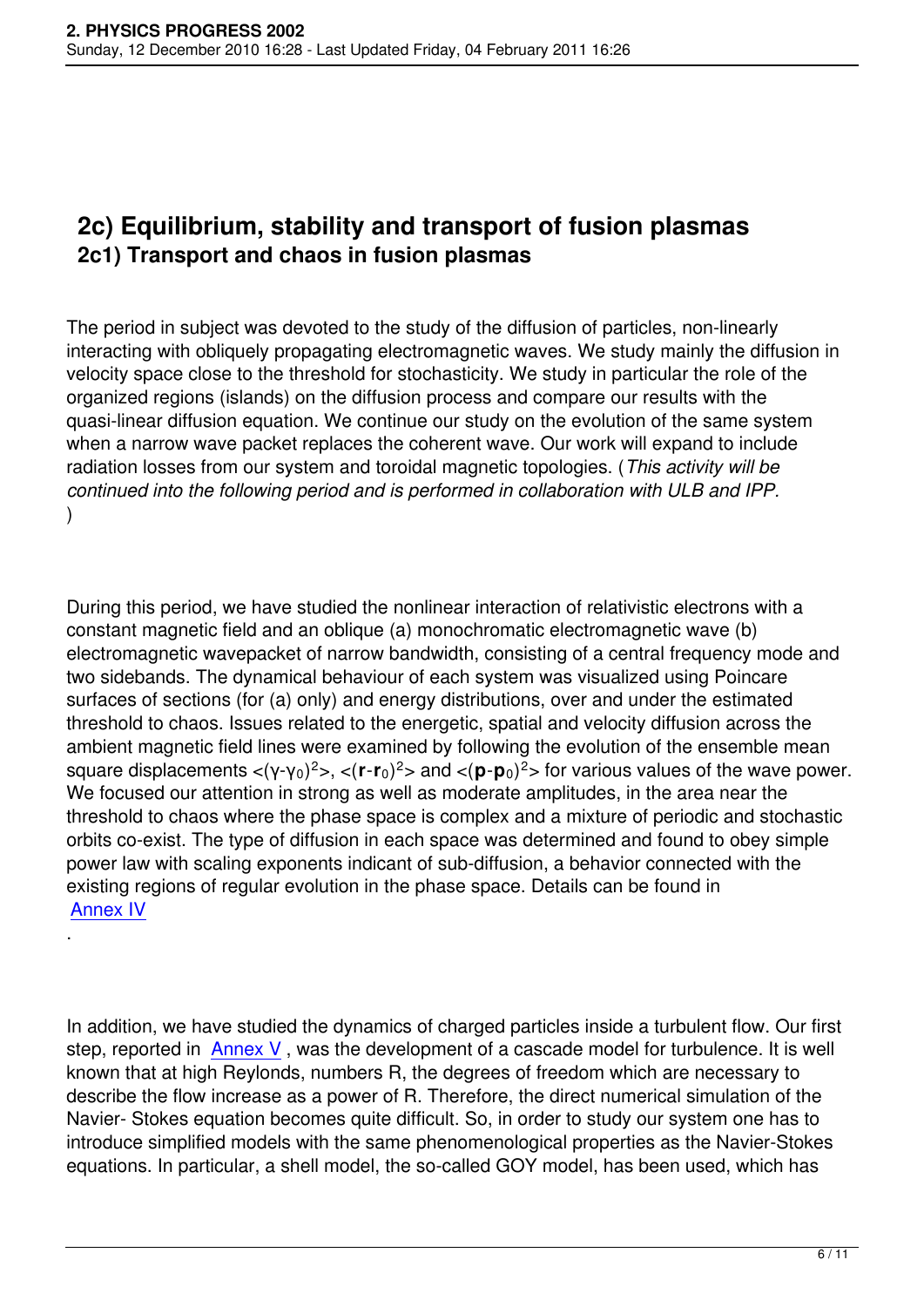been initially introduced by Gledzer, Ohkitani and Yamada in order to simulate the turbulent flow of a fluid. In the aforementioned Annex the dynamical properties of this model are analyzed.

#### **2c2) MHD turbulent transport in plasmas**

Computational Fluid Dynamics (CFD) and turbulence modelling have been applied (prior to the conclusion of the Contract of Association) to various flow problems using codes developed and tested in the Laboratory of Fluid Mechanics of the University of Thessaly. The general objective is to extend these CFD codes to solve fusion-relevant problems of MHD laminar and turbulent transport, including eventually effects due to electrical resistivity, and to compare the results with those using LES (Large Eddy Simulation) techniques, as well as using Direct Numerical Simulation (DNS). The specific objective is to study numerically the turbulent diffusion of charged particle, using computational fluid dynamics techniques, and to examine also the possibility of using laser flow diagnostics. (*This is a multi-annual activity, continued into the following periods and performed in cooperation with ULB.* )

During the period in subject, the work in this field was mainly focused in extending and using the CFD codes (FUSION3D, FUSION2D and CORE2D) developed in the Laboratory for MHD flows. These source codes are basically Navier-Stokes solvers, using the finite volume approach. The FUSION3D code (based on the DIAN3D code) can simulate steady or time-dependant laminar and eventually turbulent MHD flows in Cartesian or General coordinates. The FUSION2D code (based on the TEACH code) can simulate time-dependent MHD flows, in particular natural convection. The CORE2D code (based on the CAFFA code) can simulate time-dependent MHD flows, in general body-fitted coordinates. The following MHD flows have been investigated:

Transient MHD natural convection with internal heat sources: The MHD flow in square enclosures with isothermal walls and volumetric internal heat sources subject to homogeneous magnetic fields has been studied (see Annex VI).

Natural convection in shallow tanks with uniform magnetic field: A natural convection flow in a shallow rectangular tank under the effect of a magnetic field has been studied numerically. In addition, a method of matched [asymptot](images/stories/Annexes/2002/Annex06.pdf)ic expansions was used to predict the fluid flow and heat transfer in a shallow rectangular tank (see Annex VII).

MHD natural convection between horizontal concentric cylinders with external temperature differences and internal heat sources : The two-dimensional code CAFFA with body-fitted coordinates has been extended to include MHD flows in t[he annulus](images/stories/Annexes/2002/Annex07.pdf) between horizontal concentric cylinders. The transient flow is subjected to temperature differences between the hot inner wall and the cold outer one and to volumetric internal heat sources in addition to the homogeneous (for this time period) magnetic field (see Annex VIII).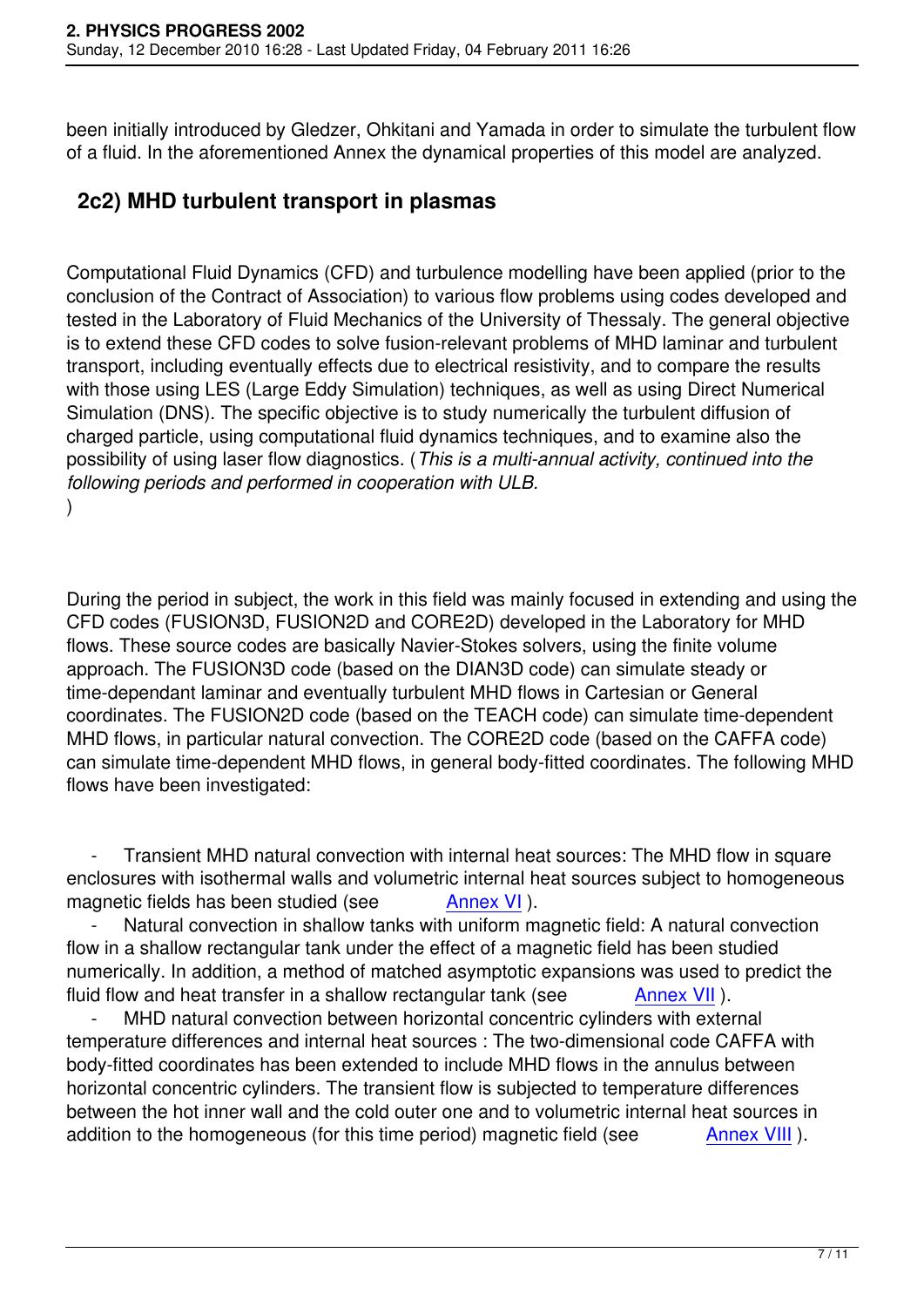In the framework of the collaboration between the Fluid Mechanics Lab of the U. of Thessaly and the Statistical and Plasma Physics Unit of the ULB, Dr. I. Sarris visited ULB and worked on MHD turbulence using direct numerical simulations (DNS) in a flow subject to an inhomogeneous magnetic field. Periodic boundary conditions have been used and a time-independent spatially periodic external magnetic field has been imposed. Thus, both velocity and magnetic fields are sheared and anisotropic. The effects from the magnetic forcing have been analysed. The numerical simulations show that for relatively small values of the Reynolds number, the turbulent fluctuations are damped by the magnetic field and the flow becomes laminar and two-dimensional after a short time. For higher Reynolds numbers, the flow remains turbulent and exchange of energy between velocity and magnetic fields takes place.

In addition, in the past years, we had constructed the X-CA (extended Cellular Automaton model), an MHD compatible Cellular Automaton model for plasma turbulence. Our general aim in this project is to adjust its magnetic topology as close as possible to a Tokamak, and to study the behaviour of particles in this system. (This activity will be continued into the following period.) During the period in subject, we implemented the possibility to trace particle orbits in the frame of the X-CA model. We expect soon to have first results on the diffusive behaviour of particles in the system.

#### **2c3) Stochastic Modelling of Transport Phenomena**

During the period in subject our efforts have focused on the development of a source algorithm based on the scalar-vector LB-MHD model. The code has been developed and successfully tested solving the typical Hartmann flow problem. The results of our simulations with bounce-back boundary conditions have been compared to the analytical solutions. It has been found that a Mach number proportional to  $\Delta x$  must be taken to establish second order convergence. Also in the viscous stresses there is an error of order  $O(Ma^2/Re)$ . Comparison with the corresponding results obtained by the single distribution function code developed last year (2001) clearly indicates that the scalar-vector model is a numerically more stable scheme, yielding results of higher accuracy. A more thorough and systematic investigation of the detailed features and characteristics of the two methodologies is still under way.

In addition the more advanced Orsang-Tang vortex problem, containing most of the features of MHD turbulence, has been solved. The Orsang-Tang vortex is a two-dimensional flow evolving from simple deterministic initial conditions. This flow nevertheless contains most of the features of MHD turbulence, notably selective decay, magnetic reconnection, formation of jets and dynamic alignment. The deterministic initial conditions allow a direct comparison with previously published results. In addition features in the lattice kinetic simulations, which are due to the inherent compressibility of the scheme can be identified. Magnetic current and vorticity profiles indicate that after 4000 time-steps turbulence has set in the form of localized filaments (see An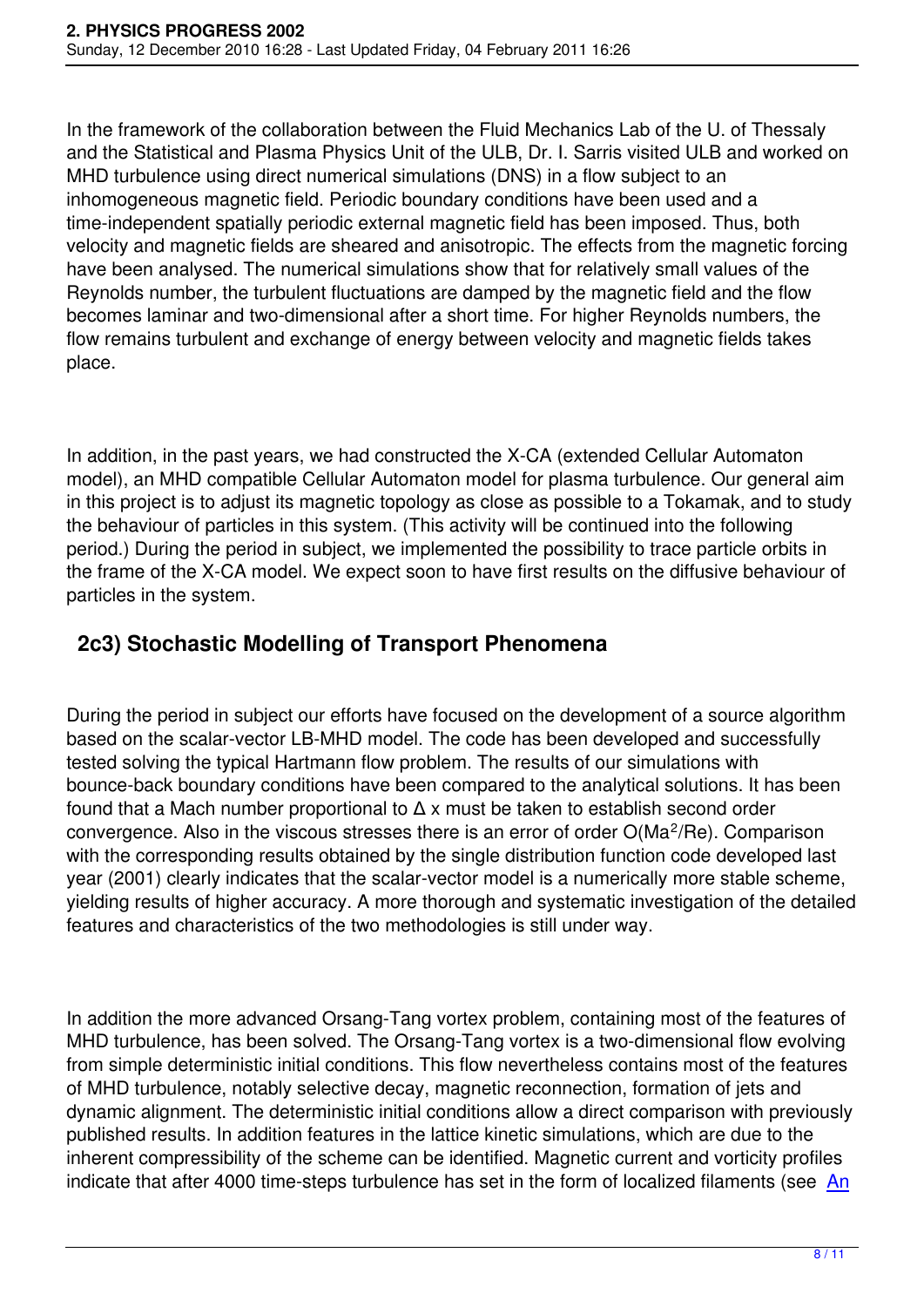A parallel activity refers to particle transport through turbulent plasmas with fractally distributed electric fields. Continuing this activity from year 2001, during the period in subject, we derived analytically the rate of direct escape from the system, i.e. the probability to leave the plasma without meeting an electric field inhomogeneity again. We generalized the Continuous Time Random Walk formalism to include the case of finite direct escape rate. The results show that diffusion is practically ballistic when the dimension of the fractal support is below two, and for dimension above two diffusion becomes normal for long enough times. We also derived the expected number of interactions with localized electric fields per particle. It is shown that fractal supports with dimensions below two are practically not seen by the particles, with a sharp transition at the dimension of two, above which the interactions with the electric fields become dominant. All results were confirmed with extended Monte-Carlo simulations. We proceeded to implement a new code for random walk through a fractal environment in position space, extended to include the changes in velocity (acceleration) at the encounters with the electric fields. Some first results seem to allow explaining the appearance of power-law tails as the result of a general, statistical law. (The results on constant velocity random walk are in press at Phys. Rev. E, an extensive summary is presented in Annex  $X$ .)

#### **2c4) Experimental demonstratin of sawtooth and NTM stabilization by superthermal particles (ions and electrons[\) during](images/stories/Annexes/2002/Annex10.pdf) ICRH and ECRH**

The theory of the non-resonant suppression of MHD modes (such as the sawtooth instability and the neoclassical tearing modes) by superthermal particles (i.e. ions and electrons) during r.f. heating (i.e. ICRH and ECRH) was recently developed and published by A.Lazaros (see Progress Reports of previous periods). The objective of the collaboration of A.Lazaros with the CHS Group and the Tore-Supra Group was the experimental demonstration of the stabilising effect of the superthermal particles during r.f. heating, and the two experimental facilities were the most suitable devices for this type of experiments.

The stabilizing effect of the superthermal electrons, which are produced through the avalanche effect during ECRH was demonstrated in CHS (during the mobility of A.Lazaros at NIFS-Japan) by the suppression of the "fishbone" mode with ECRH, in an experimental arrangement which favours the development of a superthermal electron avalanche and excludes any other stabilizing effect. The concept, technique, and results of the experiment are analysed in a published paper ( **Annex XI** ).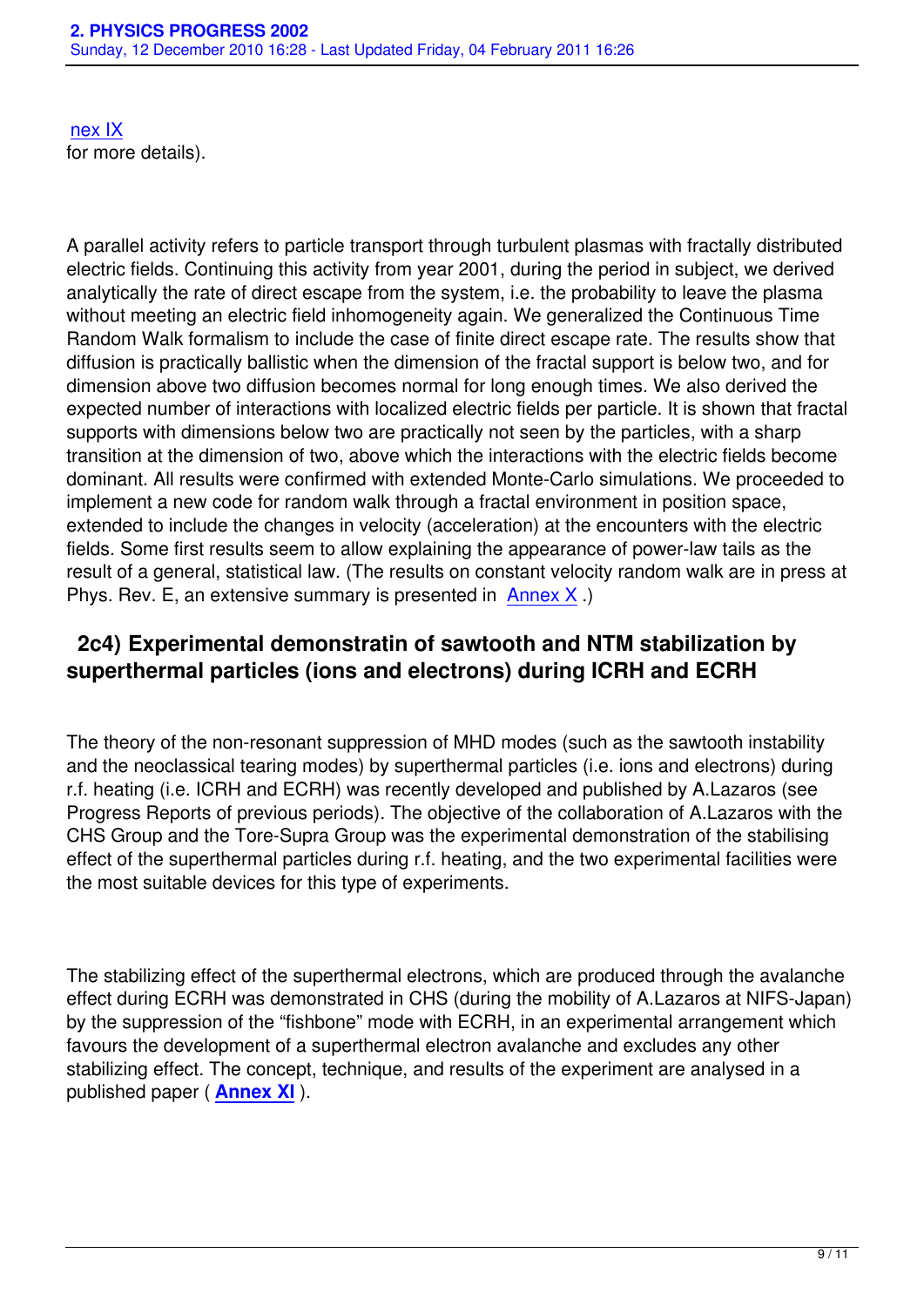The stabilizing effect of the superthermal ions, which are produced during ICRH, was investigated in Tore-Supra (during the mobility of A.Lazaros at CEA-France) by the analysis of the (3,2) magnetic islands following the monster sawtooth crash. Despite some problems in the restart of Tore Supra, the required data have been obtained for the above study. The results of this study are included in paper and poster ( **Annex XII** ; *a formal publication to the appropriate international journal is now also being prepared* ).

### **2c5) Stationary MHD modes in ma[gnetically](images/stories/Annexes/2002/Annex12.pdf) confined plasmas**

During the period in subject, a possible stabilization method of the "resistive wall mode", which consists in modulating in time the resistivity of the wall [H. Tasso and G. N. Throumoulopoulos, Phys. Plasmas 9, 2662 (2002)], was further studied by means of the monodromy matrix for a two-step modulation. In this case the monodromy matrix is the product of two matrix exponentials and can be evaluated either by reducing the matrix exponentials to polynomials on the eigenvalues of the corresponding matrices or, without knowledge of the eigenvalues, by using the Baker-Campell-Hausdorff formula. In addition to the dissipative Mathieu-Hill equations the method was applied successfully to a 3×3 matrix model, a mock up of the actual wall-mode equations. The latter, however, is too crude to give all qualitative features of the resistive wall mode, in particular because of its connection with a wall of zero thickness. This means that we have to go to much larger systems approaching more realistically the plasma and a resistive wall having a thickness larger or comparable to the "skin" thickness (Annex XIII).

In addition, the equilibrium states of a toroidal axisymmetric plasma [were studied](images/stories/Annexes/2002/Annex13.pdf) in the framework of the Hall-MHD model (Annex XIV). The main conclusion is that that the Hall term makes the ion-flow surfaces to depart from the magnetic surfaces and restricts the possible equilibrium states.

Finally, we have constructed several exact solutions of the axisymetric MHD equilibrium equations with peaked toroidal-current-density profiles and incompressible sheared flows for plasmas of laboratory and astrophysical concern. In particular, from a tokamak solution with flows non-parallel to the magnetic field it turns out that appropriate electric field and density profiles and their variation perpendicular to the magnetic surfaces result in a drastic reduction of the Shafranov shift without requiring large velocity magnitudes ( Annex XV ).

### **2c6) 3-D Pellet modelling**

To the 2-D vapour shield code, which was modified for hydrogen plasma, Lagrangian modules were implemented (see Annex  $XVI$ ). Thus this "2D+1" code consists of the 2-D resistive MHD